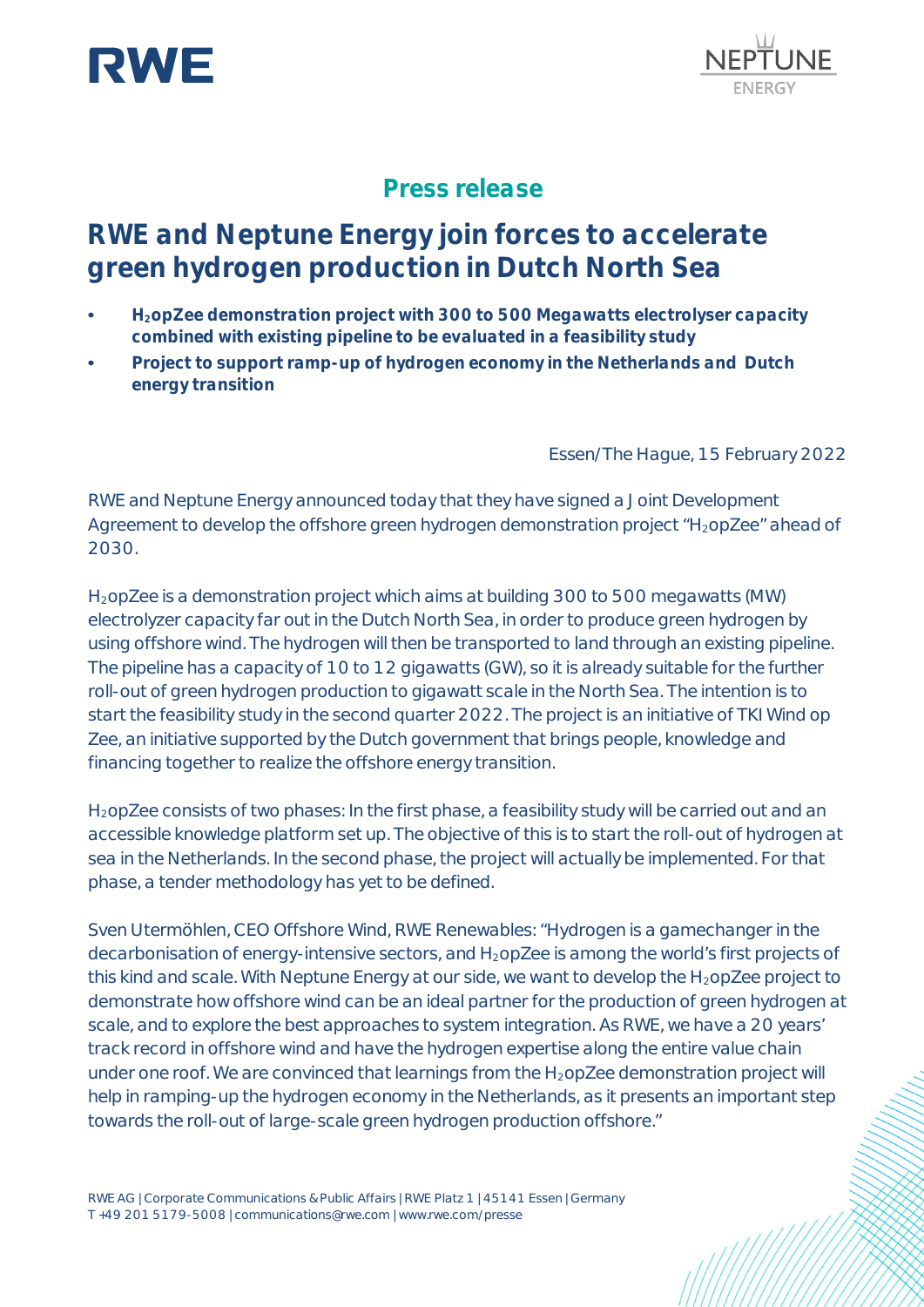

Lex de Groot, Managing Director of Neptune Energy in the Netherlands: "We see an important role for green hydrogen in the future energy supply. It can be produced in our own North Sea. The energy transition can be faster, cheaper and cleaner if we integrate existing gas infrastructure into new systems. This infrastructure is technically suitable. As a result, for example, no new pipeline at sea is needed and no new landfall needs to be made through the coastal area. With the PosHYdon pilot we are one of the leaders in this field of offshore energy system integration and reuse. The lessons learned from this project apply to  $H_2$ opZee. The faster we can scale up green hydrogen at sea, the faster industry such as chemicals and steel production can become more sustainable. With  $H_2$ opZee the Netherlands is becoming a world leader in this area. That is why we, together with RWE, are enthusiastic about H<sub>2</sub>opZee and what it has to offer the Netherlands."

### **About H2opZee**

H2opZee is to realise 300 to 500 MW additional green hydrogen offshore capacity combined with an existing pipeline that can facilitate 10 to 12 GW in the future. The project is among the world's first of this kind and scale. The gained knowledge and expertise will strengthen the competitive position of Dutch industry, help to establish the value chain of offshore wind and green hydrogen production in the Netherlands, and will deliver technology and knowledge that can be exported worldwide.

H<sub>2</sub>opZee is one of the 37 proposals submitted for the second round of the National Growth Fund. Consortium partners RWE and Neptune Energy have worked together on the initiative from the very beginning. While the core consortium of H<sub>2</sub>opZee has been kept small and decisive, knowledge will be shared with the industry and nearly 40 organizations have already signaled their support.

**For enquiries:** RWE

Adriaan van der Maarel T. +31 6 46 08 1513 E. adriaan.van-der.maarel@rwe.com Neptune Energy Patrice Hijsterborg T. +31 6 510 35 112 E. patrice.hijsterborg@neptuneenergy.com

#### **RWE**

RWE is leading the way to a green energy world. With an extensive investment and growth strategy, the company will expand its powerful, green generation capacity to 50 gigawatts internationally by 2030. RWE is investing €50 billion gross for this purpose in this decade. The portfolio is based on offshore and onshore wind, solar, hydrogen, batteries, biomass and gas. RWE Supply & Trading provides tailored energy solutions for large customers. RWE has locations in the attractive markets of Europe, North America and the Asia-Pacific region. The company is responsibly phasing out nuclear energy and coal. Governmentmandated phaseout roadmaps have been defined for both of these energy sources. RWE employs around 19,000 people worldwide and has a clear target: to get to net zero by 2040. On its way there, the company has set itself ambitious targets for all activities that cause greenhouse gas emissions. The Science Based Targets initiative has confirmed that these emission reduction targets are in line with the Paris Agreement. Very much in the spirit of the company's purpose: Our energy for a sustainable life.

Further information on RWE's hydrogen activities at [https://www.rwe.com/en/our-portfolio/innovation-and](https://www.rwe.com/en/our-portfolio/innovation-and-technology/hydrogen/)[technology/hydrogen/?](https://www.rwe.com/en/our-portfolio/innovation-and-technology/hydrogen/) .

RWE AG | Group Corporate Communications & Public Affairs | RWE Platz 1 | 45141 Essen | Germany T +49 201 5179-5008 | communications@rwe.com | www.rwe.com/presse